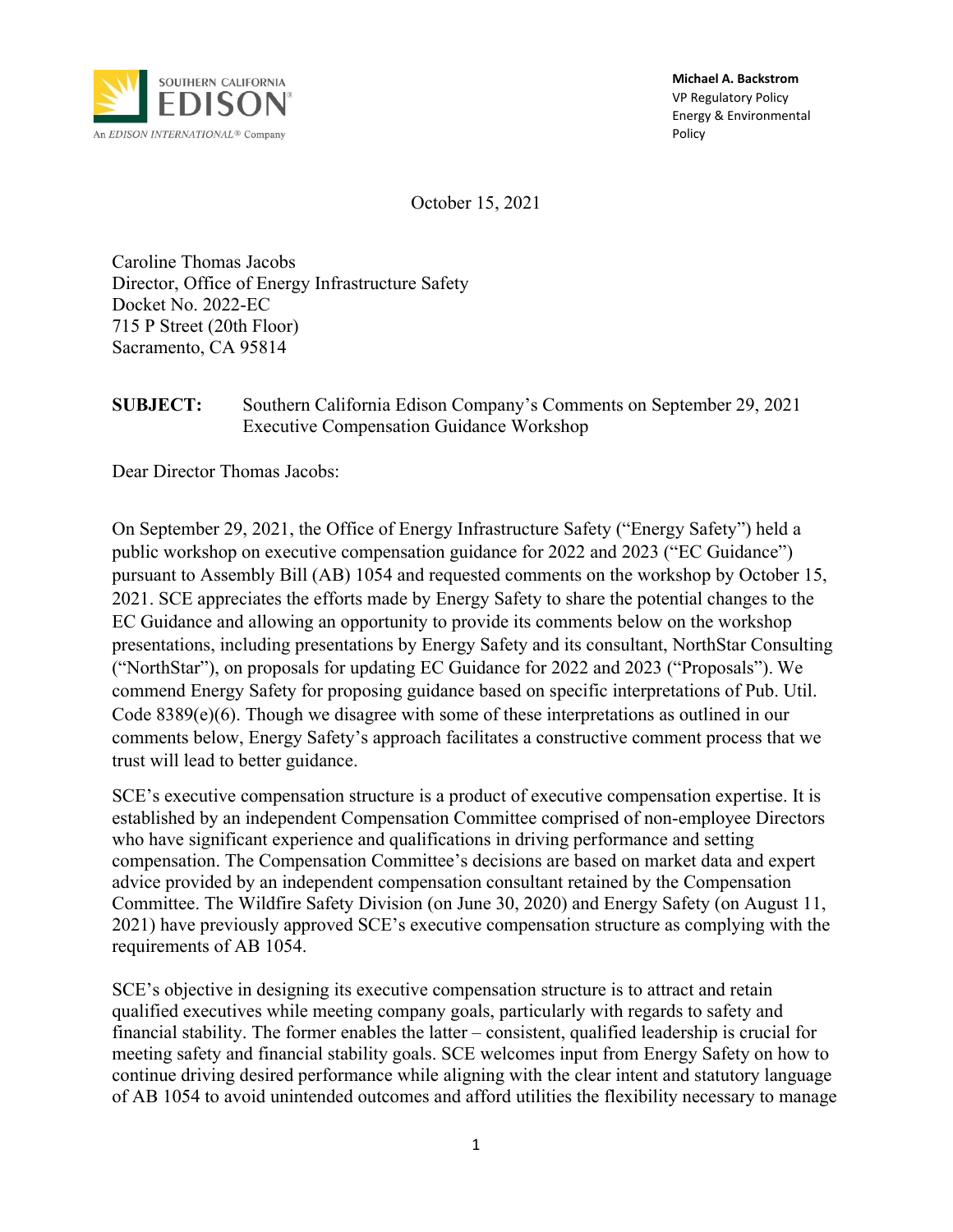the complex operations of the utility. SCE's comments below primarily focus on maintaining this statutory integrity.

# **COMMENTS ON PROPOSALS TO UPDATE EXECUTIVE COMPENSATION GUIDANCE**

# **A. The Definition of "Executive Officer" for Pub. Util. Code Section 8389 Should Be Interpreted in the Same Manner as the Definition of "Executive Officer" in Rule 3b-7 of the Securities Exchange Act**

Pub. Util. Code 8983(e) specifies that its executive compensation provisions apply to the compensation structure established by an "electrical corporation" for its "executive officers, as defined in Section 451.5" of the Pub. Util. Code. The definition in Pub. Util. Code 451.5 contains two requirements that a person must satisfy to be treated as an executive officer: (1) the person "performs policy making functions;" and (2) the person "is employed by the public utility subject to the approval of the board of directors."

On an annual or more frequent basis, SCE's Board of Directors ("SCE Board") evaluates and determines who performs policy making functions for SCE. The SCE Board designates these policy-makers as its executive officers under Rule 3b-7 of the Securities Exchange Act of 1934 ("Rule 3b-7"). <sup>1</sup> As the California Public Utilities Commission ("Commission") stated in its decision in SCE's 2021 General Rate Case ("2021 GRC"), the definition of "executive officer" in Pub. Util. Code 451.5 "is similar to the definition provided in Rule 3b-7." <sup>2</sup> Both definitions require a person to perform a "policy making function" and both provide that such policy-makers include the company's "president" and "any vice president… in charge of a principal business unit, division, or function."

SCE currently has twenty-four Vice Presidents who are not Senior Vice Presidents or Executive Vice Presidents. The SCE Board does not view any of these twenty-four Vice Presidents as being in charge of a *principal* business unit, division, or function, or otherwise performing a policy*making* function. All Vice Presidents report up to a Senior Vice President, Executive Vice President, or President/CEO. Even some Senior Vice Presidents are not treated as being in charge of a *principal* business unit, division or function, or otherwise performing a policy*making* function, because they advise the President/CEO or Executive Vice President rather than make final policy decisions themselves on major issues and/or because the business unit, division or function they oversee is not a principal one for SCE. Currently, SCE has six officers who, in the judgment of the SCE Board, are in charge of *principal* business units/divisions/functions or otherwise *make* policy decisions for the company: President and CEO; Executive Vice President, Operations; Senior Vice President, Transmission & Distribution; Senior Vice President, Customer Service; Senior Vice President & Chief Financial Officer; and Senior Vice President & General Counsel.

Since the determination of who performs a policy-making function for a company depends so much on the facts and circumstances of each person's actual role within the company's decision-

 $1$  17 C.F.R. §240.3b-7, which defines an "executive officer" as a "president, any vice president... in charge of a principal business unit, division or function (such as sales, administration or finance), any **other** officer who performs a policy making function or any other person who performs similar policy making functions." [Emphasis added.]

 $2$  D.21-08-036, p. 417, fn. 1353.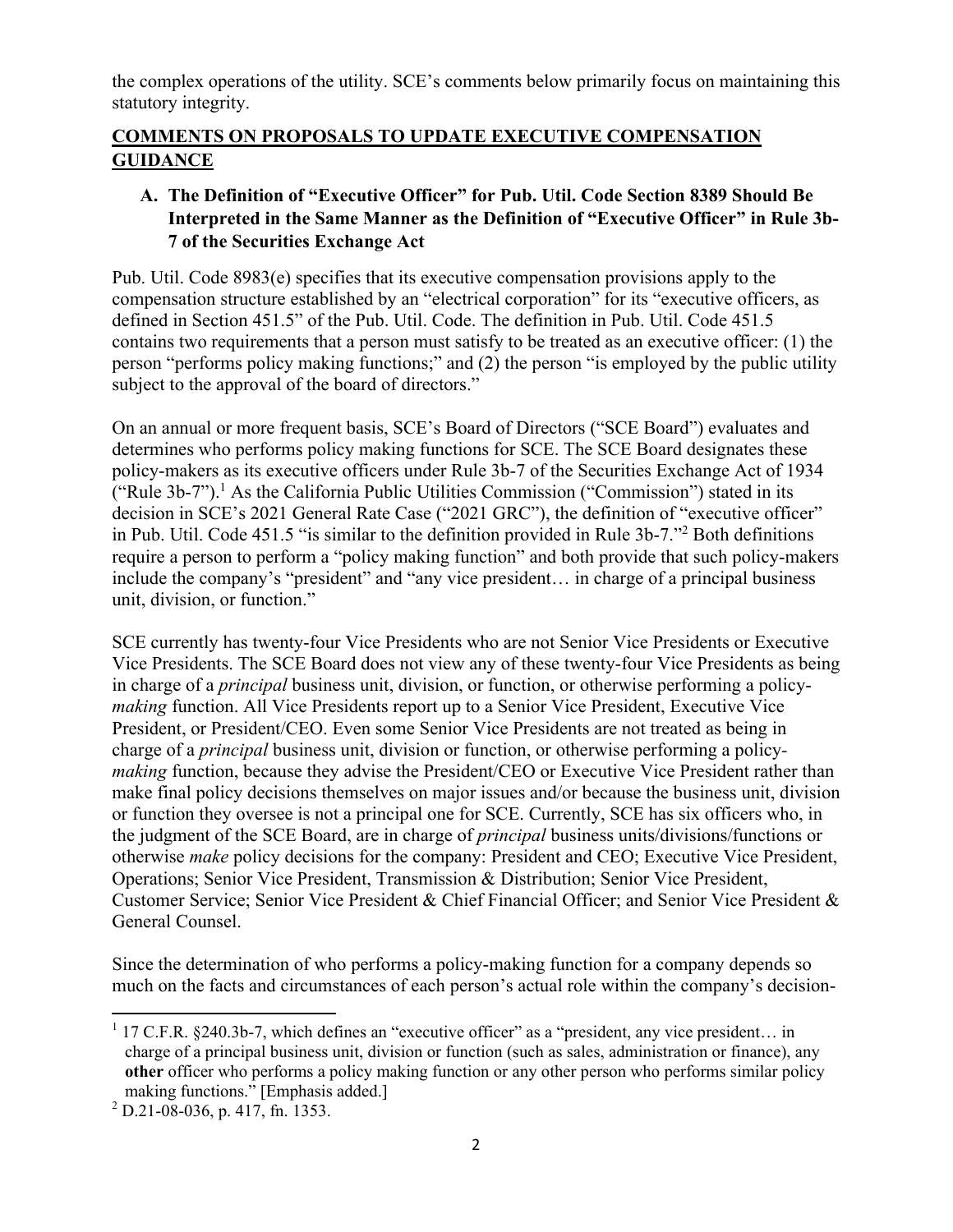making structure and cannot be determined by a person's title (other than the president), the Securities and Exchange Commission ("SEC") presumes that a company's board of directors' judgment is correct when it designates the executive officers of that company.<sup>3</sup>

In SCE's 2021 GRC, the Commission delved deeply into Rule 3b-7 and the determination of SCE's executive officers. According to the Commission, "there is a reasonable basis for drawing a distinction between treatment of compensation for Rule 3b-7 officers and other executives…. Rule 3b-7 officers are senior-level management, responsible for policy decisions of the company, and directly answerable to SCE's Board of Directors."<sup>4</sup> Although the Commission was discussing SB 901's prohibition on ratepayer funding of officer compensation (under Pub. Util. Code 706), the same rationale and conclusion applies to AB 1054's regulation of the structure of executive officer compensation (under Pub. Util. Code 8983)—the utility's Rule 3b-7 executive officers are its policy makers and there is a reasonable basis for regulating their compensation differently than the compensation of other executives.

The Commission, like the SEC, deferred to the SCE Board's determination of who is a policymaker and executive officer for  $SCE$ <sup>5</sup>. For consistency among regulators, and because the  $SCE$ Board is best-positioned to make this facts and circumstances determination, Energy Safety should also defer to the SCE Board's determination of who is a policy-maker and executive officer of SCE.

At the workshop, NorthStar suggested expanding the scope of Energy Safety's review beyond what is permitted by the Pub. Util. Code. NorthStar included "Holding Company CEOs" and "All Senior Vice Presidents" in its list of possible executive officers. <sup>6</sup> However, Pub. Util. Code 8389(e) does not apply to executive officers of the holding company who are not executive officers of the utility. Pub. Util. Code 8389(e) and Pub. Util. Code 451.5 by their terms apply only to executive officers of the "electrical corporation" and executive officers of the "public utility," respectively. EIX is not an electrical corporation or a public utility, and therefore a person's role at EIX is not relevant for purposes of Pub. Util. Code  $8389(e)(4)$  and  $(6)$ .<sup>7</sup> In addition, EIX officers are elected by the EIX Board. Any EIX officer who has not also been elected an officer of SCE by the SCE Board (e.g., EIX's CEO is not an elected officer of SCE) is not "subject to the approval of the board of directors" of the "public utility" and therefore cannot be an executive officer of SCE under Pub. Util. Code 451.5 or 8389(e). The Commission has interpreted similar language in SB 901 (the ratepayer funding prohibition in Pub. Util. Code 706 applies to "an officer of an electric corporation") as meaning that, even for shared officers of EIX and SCE, the provision applies only to "shared officers who are Rule 3b-7 officers of SCE."<sup>8</sup> Energy Safety should similarly adopt the Commission's approach and apply Pub. Util. Code 8389(e)(4) and (6) only to SCE's Rule 3b-7 executive officers.

 $8$  D.21-08-036, p. 419.

<sup>3</sup> *See* 17 CFR 240.16a-1(f).

 $^{4}$  D.21-08-036, p. 419.

<sup>5</sup> *Id*.

 $6$  Slide 5 of NorthStar's presentation at the Sept. 29 workshop that Energy Safety's Docket #2022-EC describes as "Presentation on Potential Changes to Executive Compensation Guidelines" ("NorthStar Presentation on Potential Changes").

<sup>&</sup>lt;sup>7</sup> See D.21-08-036 at p. 419 ("SCE correctly notes that EIX is not an electric corporation and that SB 901 does not apply to EIX").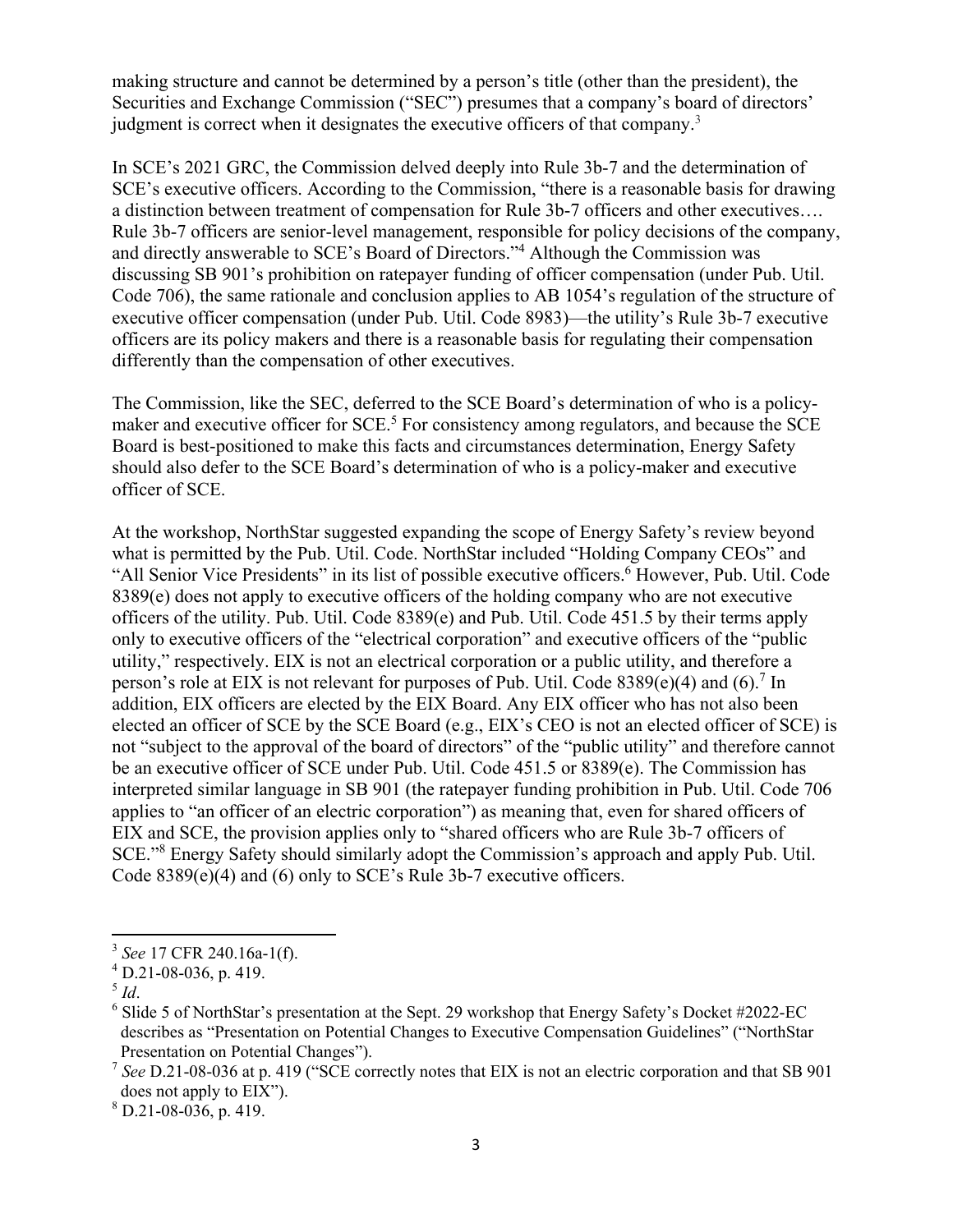In addition, NorthStar included Vice Presidents of risk management, safety, and wildfire mitigation in its list of possible executive officers.<sup>9</sup> However, as explained above, only policymakers can be executive officers, and none of SCE's twenty-four Vice Presidents are policymakers.

Finally, it should be noted that Pub. Util. Code 451.5 and Rule 3b-7 differ in that the former lists three specific positions as policy makers—president, secretary, and treasurer—while the latter lists only the president. The three positions listed in Pub. Util. Code 451.5 reflect repealed corporate law provisions that previously required California corporations to have as officers at least a president, a secretary, a treasurer, and a vice president.<sup>10</sup> With only four officer positions, each one would have a policy-making function. SCE has approximately forty officer positions. Its Secretary and Treasurer are officers who do not have policy-making functions and therefore are not executive officers for purposes of Pub. Util. Codes 451.5 or 8983(e), or for Rule 3b-7. In addition, the SCE Board does not evaluate the performance of the Secretary, the Treasurer, or any of SCE's twenty-two other Vice Presidents.<sup>11</sup> SCE's CEO evaluates the performance of Vice Presidents and determines whether to continue to employ or terminate them. The SCE Board focuses on more senior officers.<sup>12</sup> Accordingly, SCE's Secretary and Treasurer are also not executive officers because they are not "employed by the public utility subject to the approval of the board of directors."

# **B. The Phrase "Compensation Structure for… Contracts" in Pub. Util. Code 8389(e)(6)(A) Refers to Employment Contracts that Commit to a Compensation Structure**

Pub. Util. Code 8389(e)(6)(A) specifies certain requirements for the "compensation structure for any new or amended contracts for executive officers, as defined in Pub. Util. Code 451.5."

When the language for Pub. Util. Code  $8389(e)(6)(A)$  was being developed in mid-2019, SCE understood through legislative negotiations that the reference to "compensation structure for… contracts for executive officers" was intended to apply to employment contracts of the type announced by PG&E Corporation in April 2019 for William D. Johnson to become its CEO and President. In that contract, PG&E committed to a specific compensation structure for three years.

SCE does not enter into any such contracts with its executive officers. SCE advises its executive officers, and they agree, that SCE may modify their compensation at any time in SCE's discretion.

Since SCE does not contractually commit to a compensation structure for any of its executive officers, the requirements in Pub. Util. Code 8389(e)(6)(A) should not apply to SCE's executive officers.

<sup>9</sup> NorthStar Presentation on Potential Changes, slide 5.

<sup>&</sup>lt;sup>10</sup> Repealed Corporations Code 821. It was replaced by Corporations Code 312, which requires a chief financial officer instead of a treasurer. SCE's chief financial officer is a Rule 3b-7 executive officer.

<sup>&</sup>lt;sup>11</sup> The Secretary and the Treasurer are also Vice Presidents.

<sup>&</sup>lt;sup>12</sup> *See* Charter for the Compensation and Executive Personnel Committee for SCE's Board of Directors, at Article IV, section 1(b). This document is available at https://library.sce.com/content/dam/sce doclib/documents/aboutus/SCECEPAmendedCharter.pdf (as of October 15, 2021).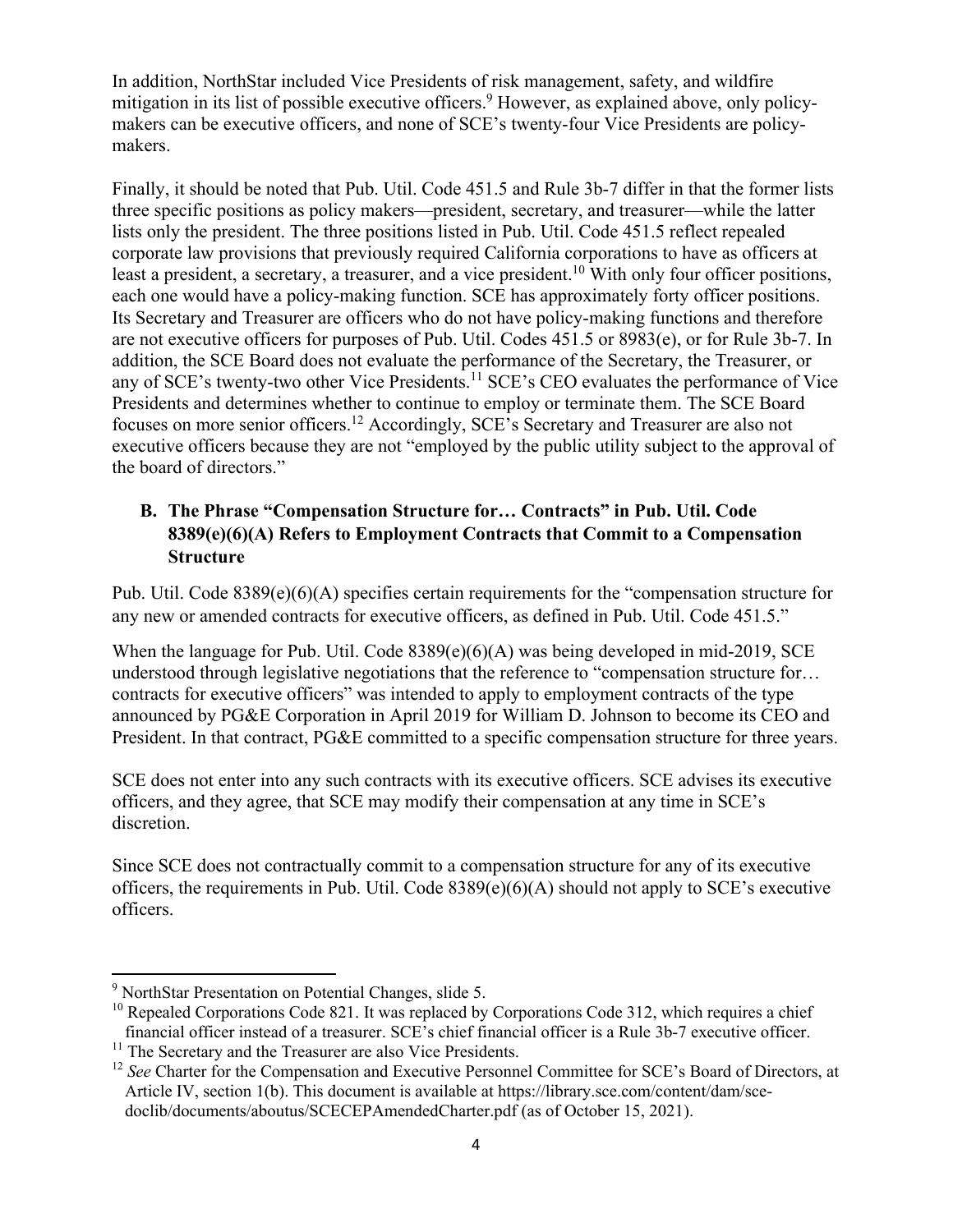Energy Safety staff indicated at the workshop that it was interpreting "compensation structure for… contracts" as applying to *every* executive officer, regardless of whether or not the electrical corporation has a contractual commitment to a specific compensation structure for the executive officer. Under Energy Safety's proposed interpretation, the compensation for each of SCE's executive officers would need to comply with multiple requirements that were not intended to apply to those officers under the statute.

In addition, Energy Safety's proposed interpretation goes against the long-established principle of statutory interpretation that ambiguous text must be interpreted narrowly if it is part of a restriction to a general policy or right.<sup>13</sup> The Commission's approach in a related context is illustrative of this maxim. Pub. Util. Code 706's prohibition on customer funding of "officer" compensation is an exception to the general policy of customer funding of reasonable employee and service provider compensation. When the Commission interpreted the ambiguous term "officer" as meaning "executive officer" under Rule 3b-7, the narrow interpretation was in accord with the applicable principle of statutory interpretation. Similarly, the restrictions in Pub. Util. Code  $8389(e)(4)$  and (6) are exceptions to the general right of SCE to establish a compensation structure for its executive officers and to change that structure in its discretion. Energy Safety should follow the approach of the Commission and narrowly interpret the ambiguous phrase "compensation structure for… contracts for executive officers" as applying solely to employment contracts that commit to a specific compensation structure for the executive officer, such as PG&E's 2019 contract for Mr. Johnson.

# **C. Energy Safety Should Reconsider Its Proposed Test for Pub. Util. Code 8389(e)(6)(A)(i)(I)**

To the extent that Pub. Util. Code 8389(e)(6)(A) applies to executive officers' compensation structure, Pub. Util. Code  $8389(e)(6)(A)(i)(I)$  requires that the "the primary portion of the executive officers' compensation [be] based on achievement of objective performance metrics." SCE requests that Energy Safety reconsider its proposed guidance for this section, specifically as the proposals relate to its: a) interpretation that "primary portion" means a majority; and b) proposed test to determine the proportion that incentive compensation comprises of overall compensation. SCE also suggests that Energy Safety's guidance clarify that: a Compensation Committee's use of upward or downward discretion does not prevent annual incentive compensation from being based on achievement of objective performance metrics; and stock options and restricted stock units are based on the achievement of objective performance metrics

#### **a. "Primary Portion" is not Synonymous with "Majority"**

Energy Safety has proposed a test requiring the "majority of the executive compensation reward" to be based on the achievement of objective performance metrics. Energy Safety should reconsider its proposed test as "majority" does not have the same meaning as "primary portion." "Primary portion" is the most among the group. It does not need to be over fifty percent (i.e., it does not need to be the majority) when, as is the case here, the group is larger than two.

<sup>13</sup> *See Maracich v. Spears*, 570 U.S. 48, 60 (2013) (quoting *Commissioner v. Clark*, 489 U.S. 726, 739 (1989): "An exception to a 'general statement of policy' is 'usually read… narrowly in order to preserve the primary operation of the provision.'" *See Smart Corner Owners Association v. CJUF Smart Corner LLC*, 279 Cal.Rptr.3d 11, 32 (2021): "Statutory exceptions are to be narrowly or strictly construed."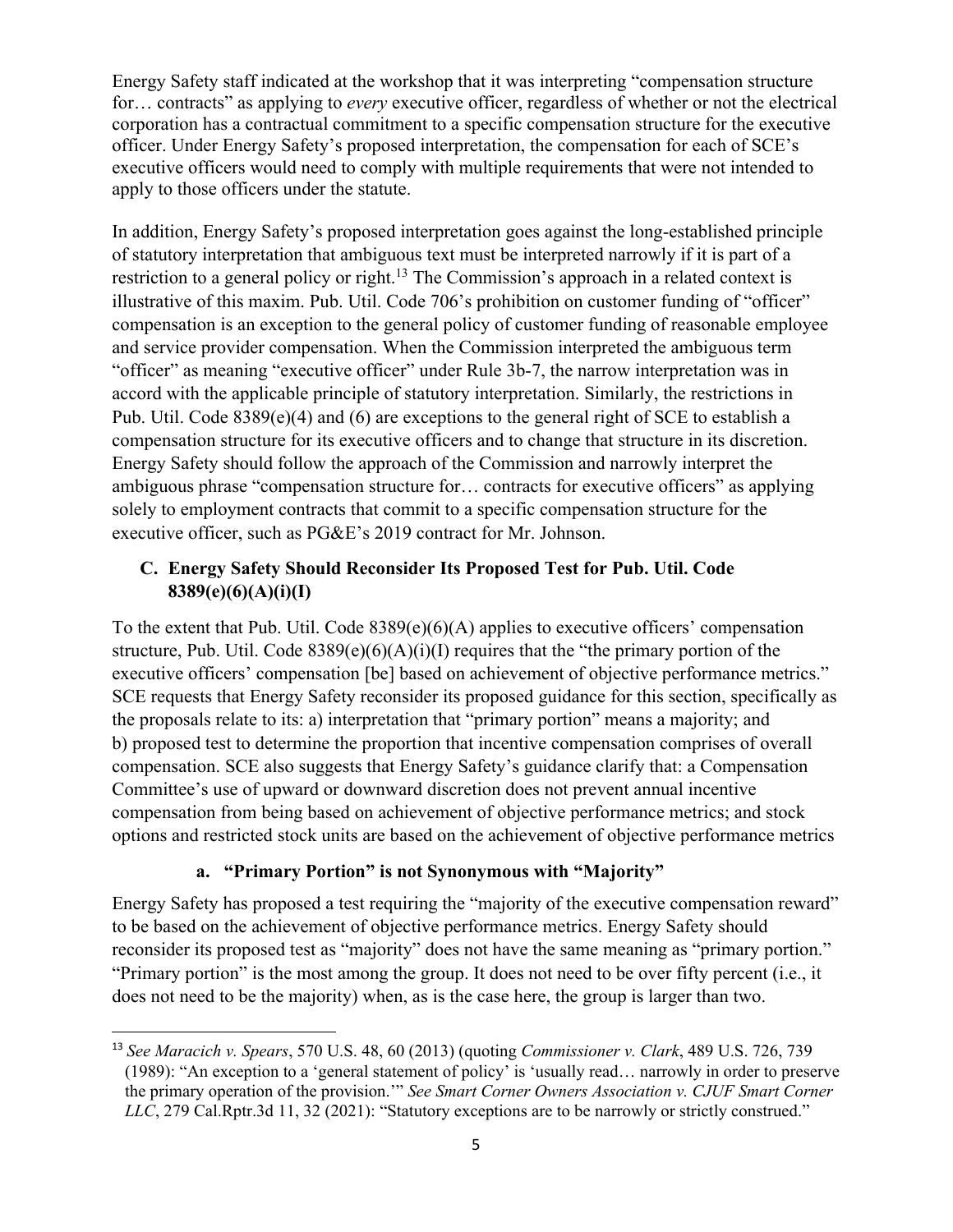In order for the test to correctly reflect the statutory language (i.e., to test for "primary portion" and not "majority"), the test should be whether incentive compensation based on achievement of objective performance metrics is (i) larger than base salary and (ii) larger than incentive compensation that is not based on the achievement of objective performance metrics.

#### **b. Grant Value Should be Used Instead of Threshold Value**

A related issue is how to value compensation for Pub. Util. Code  $8389(e)(6)(A)(i)(I)$ . The most uniform approach would be to use the grant value of long-term incentive compensation as determined for accounting purposes. That is the value that is disclosed in proxy statement summary compensation tables for executive officers who are proxy officers. It is also the value that is typically used for benchmarking and setting incentive compensation for executive officers. For consistency, target value would also be used for short-term incentive compensation.

Instead, Energy Safety has proposed calculating the value of incentive compensation "at both the threshold and maximum reward levels." As the following examples illustrate, incentive compensation should not be valued at the threshold payout level when determining the primary portion of compensation for the compensation *structure*. Assume an electrical corporation sets target total direct compensation for an executive officer at \$700,000, allocated as follows: \$250,000 base salary; \$50,000 in target incentive compensation not based on the achievement of objective performance metrics; and \$400,000 in target incentive compensation based on the achievement of objective performance metrics. Assume also that (as is the case for SCE's longterm incentives) the threshold payout level is 25% of target and the maximum payout level is 200% of target for all the incentive compensation. At the target grant value (i.e., using the compensation value that is used for accounting purposes, proxy disclosure, and benchmarking and setting compensation), \$400,000 out of \$700,000 (i.e., 57%) is based on the achievement of objective performance metrics. This compensation structure clearly complies with Pub. Util. Code 8389(e)(6)(A)(i)(I). But it would fail Energy Safety's proposed test because at the threshold payout level, \$100,000 out of \$362,500 is based on the achievement of objective performance metrics.<sup>14</sup> A more stark example is that if the payout for threshold performance is set at 0% (which is a common practice), it would be impossible for a compensation structure to satisfy the proposed Energy Safety test, even if 99% of target total direct compensation was based on the achievement of objective performance metrics.

Threshold and maximum performance likelihoods and payout amounts are taken into account in the determination of grant value for accounting purposes, so by using grant value for the primary portion test, Energy Safety can avoid the problem (shown in the examples above) with mandating that the value of incentive compensation for the primary portion test be determined through separate calculations based on threshold and maximum payouts.

<sup>&</sup>lt;sup>14</sup> The \$362,500 reflects the total direct compensation that would be paid if threshold performance occurred for all incentives: \$250,000 of base salary; plus \$12,500 in incentive compensation not based on the achievement of objective performance metrics (i.e., 25% of \$50,000); plus \$100,000 in incentive compensation based on the achievement of objective performance metrics (i.e., 25% of \$400,000). The assumed payout of \$100,000 in incentive compensation based on the achievement of objective performance metrics is 28% of this \$362,500, compared to the 69% comprised of base salary.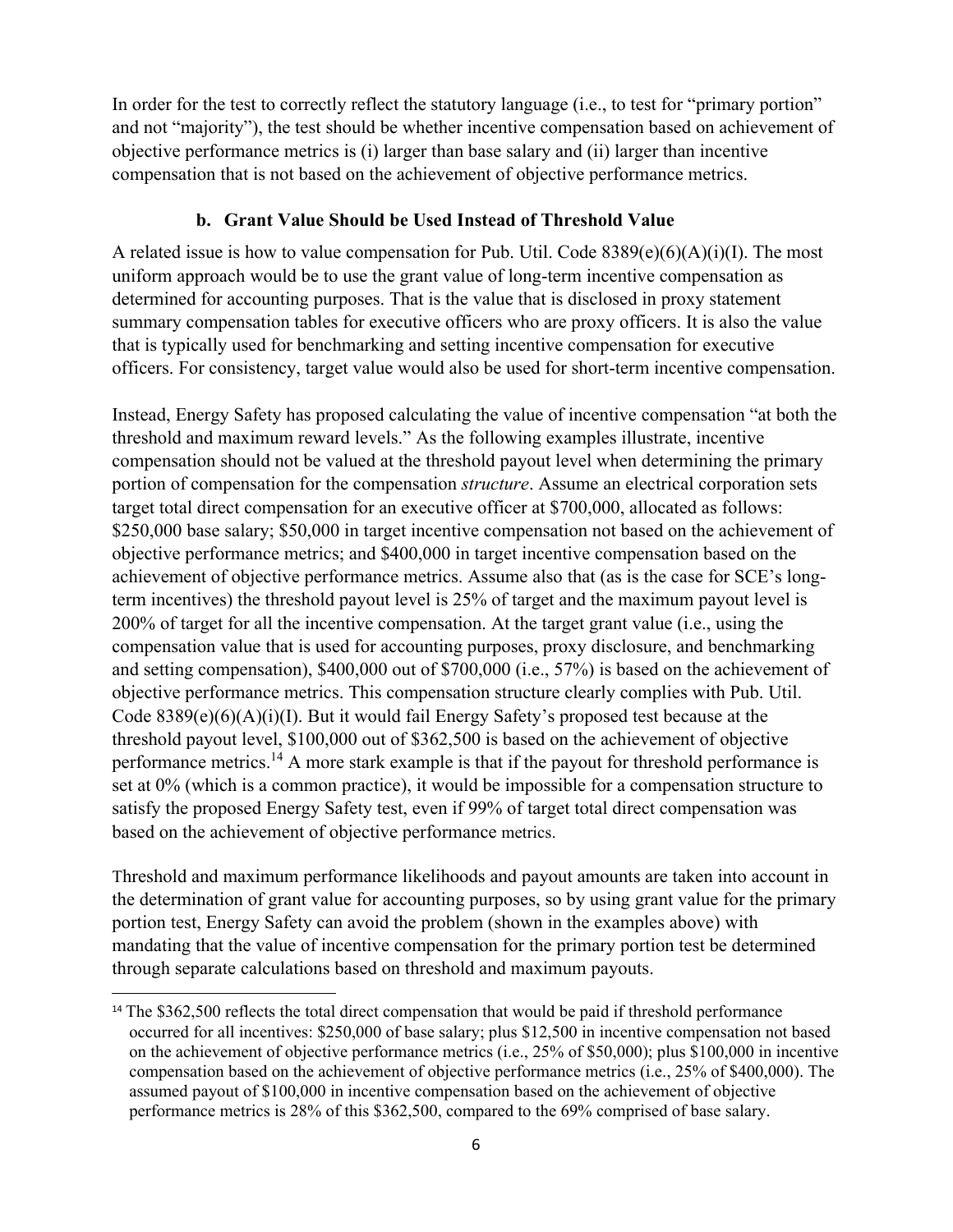### **c. Annual Incentives Can Count for the Primary Portion Even if Discretion is Used**

Another issue is what types of incentive compensation are "based on the achievement of objective performance metrics." The use of the phrase "based on" means that the achievement of objective performance metrics has to be *a* basis, but does not need to be the sole basis, for the incentive compensation. Accordingly, the discretion that is typically provided to Compensation Committees to adjust the scoring for annual incentives does not prevent annual incentive compensation from being based on the achievement of objective performance metrics. For example, if the achievement of objective performance metrics would result in a score of five out of ten points, and the independent Compensation Committee uses positive or negative discretion to adjust the score by two points to take into account real-world developments after metrics were established, then the final scoring would still be "based on" the achievement of objective performance metrics.

# **d. Stock Option and Restricted Stock Unit Values are Based on the Achievement of Objective Performance Metrics**

One of the questions raised at the workshop was whether stock options and restricted stock units count as compensation based on the achievement of objective performance metrics. Stock options clearly do. The change in EIX's stock price is the objective performance metric. EIX sets the exercise price for its options equal to the closing stock price on the date of grant. If the stock price stays flat or decreases compared to the exercise price, then the options will have zero value. If the stock price increases above the exercise price, then the recipient will gain from that increase when exercising the stock option and the gain is directly dependent on the extent of that appreciation in value. The same basic argument applies with respect to restricted stock units. The objective performance metric is the change in company stock price. If the stock price on the date of payout is above the stock price on the grant date, then the payout value will be more than the grant value. If the stock price on the date of payout is less than the stock price on the grant date, that will result in a lower value.

# **D. Energy Safety's Proposed Test for Pub. Util. Code 8389(e)(6)(A)(i)(II) is Inappropriate**

To the extent that Pub. Util. Code 8389(e)(6)(A) applies to executive officers' compensation structure, Pub. Util. Code  $8389(e)(6)(A)(i)(II)$  requires that there be "No guaranteed monetary incentives in the compensation structure." The simplest and best interpretation of this requirement is that when incentive compensation is granted, there must be no guaranteed level of payout. In other words, there must be some risk on the part of the executive officer.

Unfortunately, Energy Safety has proposed an alternative approach that is inappropriate and does not follow from the statutory text. Energy Safety has proposed requiring electrical corporations to certify or state that "Compensation associated with a performance metric(s) will not be earned if the threshold metric target for that performance metric is not achieved." At the workshop, Energy Safety explained that this test would not be satisfied if a Compensation Committee has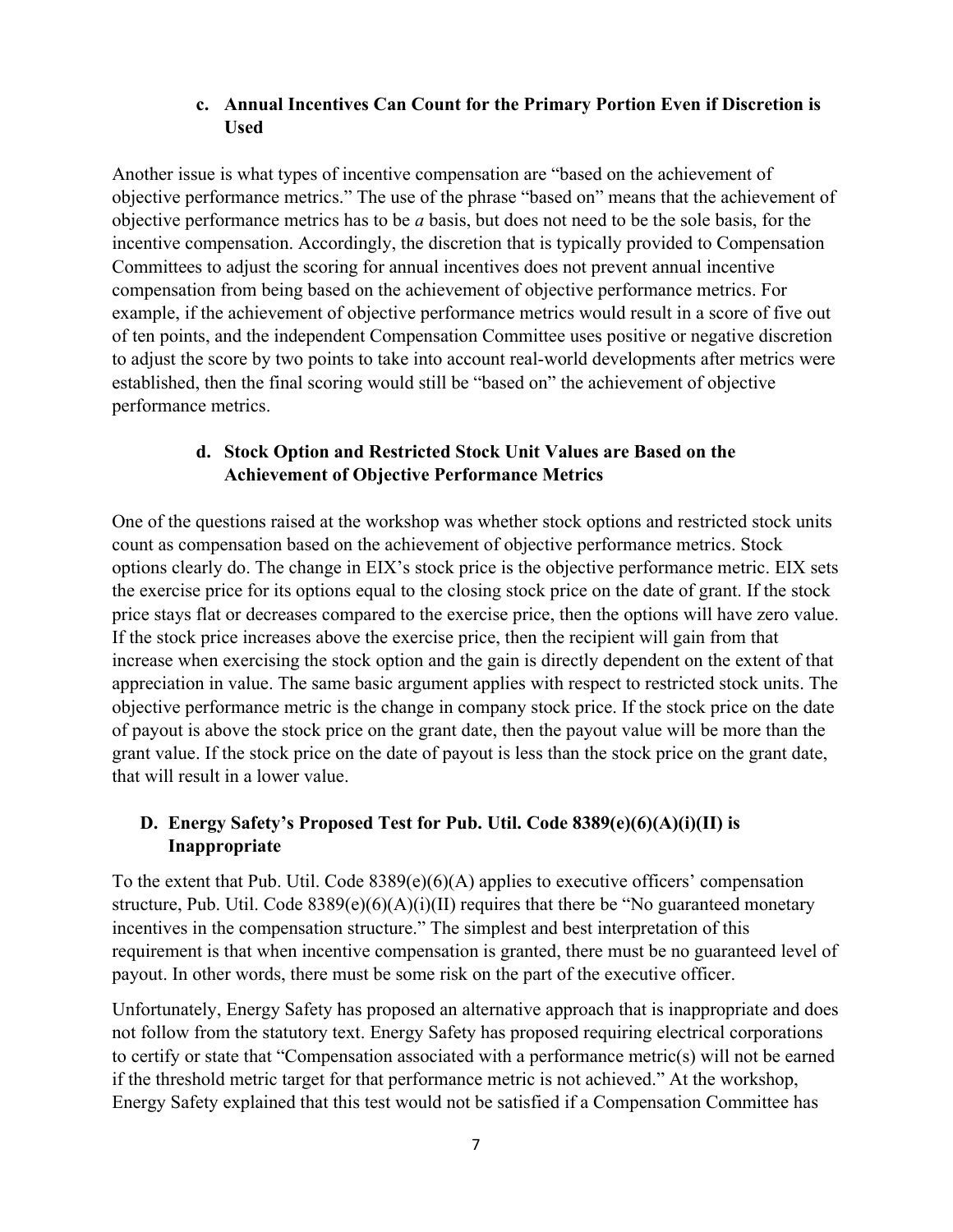the ability to use upward discretion in the event of below-threshold performance. However, a Compensation Committee's ability to use upward discretion does not in any way provide a "guaranteed" payout to executive officers. SCE's Compensation Committee is independent and has a fiduciary duty to use its business judgment in the best interests of the company, and not for the benefit of executive officers. In fact, we don't recall the last time the Compensation Committee even used its authority to exercise upward discretion.

Preserving the ability to adjust annual incentive compensation upward and downward is important to maintaining focus on the overall goals of safety and financial stability. Formulaic and overly rigid structures could lead to unintended consequences. For example, if a certain performance metric is technically "failed" early in the year and the reason for that failure was beyond the reasonable control of the company, a formulaic approach could potentially undermine performance in that metric category for the remainder of the year by removing any incentive to perform well. Allowing upward discretion in such a situation (which would not guarantee a payout, since upward discretion would only be exercised by the independent Compensation Committee if doing so was, in its judgment, in the best interests of the company) incentivizes continued performance towards the ultimate goals of safety and financial stability.

Energy Safety should replace its proposed requirement with a requirement that electrical corporations certify or state that there is no guaranteed level of payout at grant for executive officer incentive compensation. Such a requirement would be in accordance with the statutory text and would continue to allow upward and downward discretion, which is a key tool to help ensure continued performance.

## **E. SCE Recommends Clarifications to Energy Safety's Proposed Test and Disclosure Requirement for Pub. Util. Code 8389(e)(6)(A)(iii)**

Energy Safety has proposed that Pub. Util. Code 8389(e)(6)(A)(iii) would be satisfied by a certification or statement that all executive officers "receive a portion of their performance-based compensation that is delayed three or more years, with that compensation based on the electric corporation's performance and value over those proceeding three or more years."

SCE recommends that the determination of whether compensation is "delayed three or more years" be calculated by subtracting the calendar year of grant from the calendar year of payment. For example, if a grant is made in 2022 and is paid out in 2025, that would satisfy the requirement of the compensation being delayed three years (2025 minus 2022 equals a delay of 3 years: 2022, 2023, and 2024).

All of the long-term incentives granted to SCE's executive officers are valued in relation to, and/or paid out in the form of, EIX common stock. The "performance and value" of EIX common stock is clearly "based on the electrical corporation's performance and value" since SCE is the largest driver of EIX's performance. However, EIX used to have another significant subsidiary and may again have one in the future. The use of the phrase "based on" means that the performance and value of SCE has to be *a* basis, but does not need to be the sole or even primary basis, for the performance-based compensation. Accordingly, SCE recommends that Energy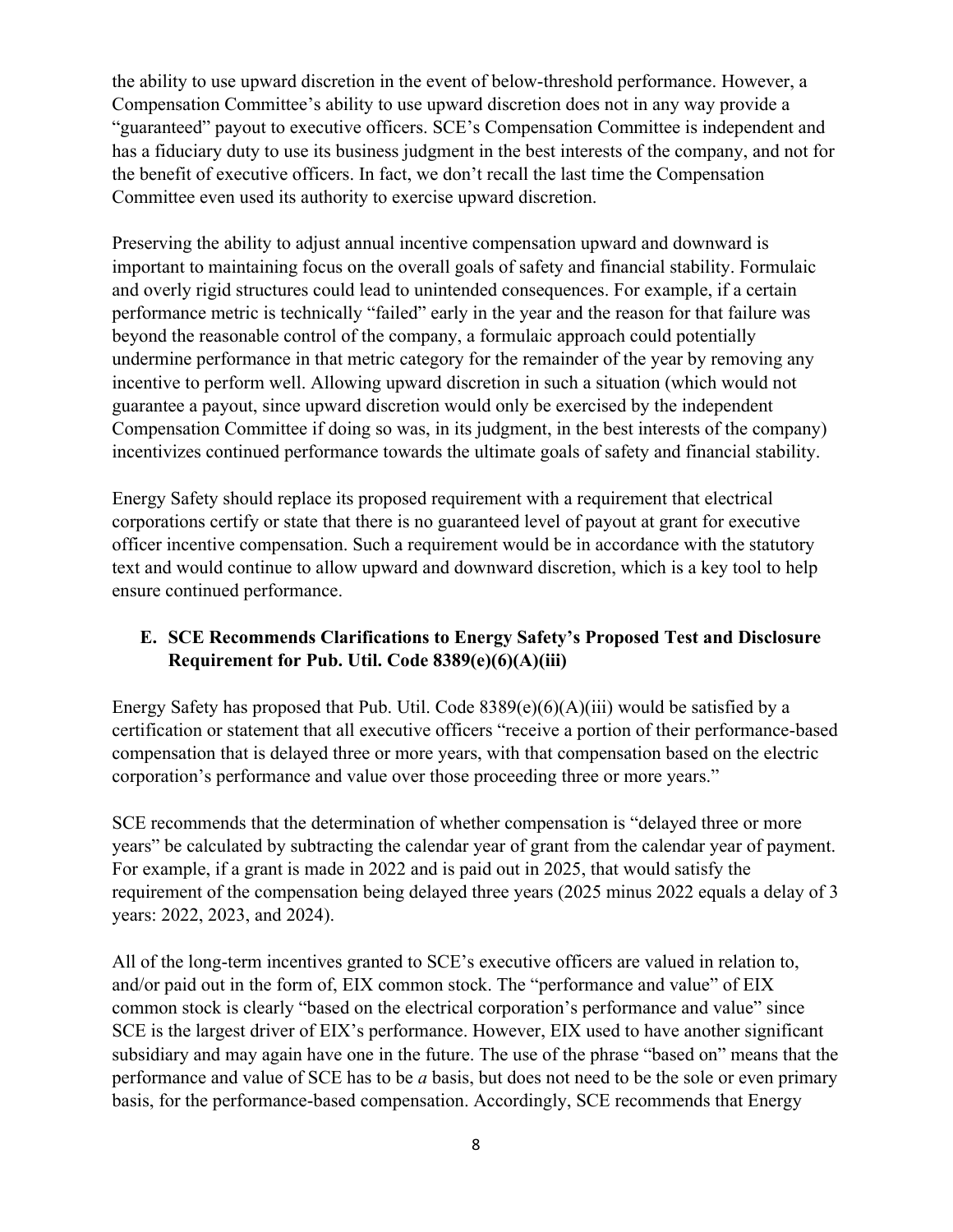Safety's guidance make clear that performance-based compensation is "based on the electric corporation's performance and value" if it is valued in relation to, and/or paid out in the form of, stock of either the electrical corporation or its holding company.

Finally, as this letter explains above, both stock options and restricted stock units are based on the achievement of objective performance metrics. They therefore constitute "performance-based compensation" for Energy Safety's proposed test for Pub. Util. Code 8389(e)(6)(A)(iii).

Energy Safety has also proposed a disclosure requirement pursuant to Pub. Util. Code 8389(e)(6)(A)(iii): all submissions must "include for each internal executive classification the compensation components (base pay, annual bonus/incentive information, and long-term incentive pay), including percentages of overall compensation for each component at both the threshold and maximum award levels." This disclosure requirement must be limited to the electrical corporation's executive officers. It should not apply to any other "internal executive classification[s]." It also should not apply to any executive officer whose compensation is not subject to the requirements of Pub. Util. Code 8389(e)(6)(A); see the discussion in Section B above.

We commend Energy Safety for stating at the workshop that it would not seek information regarding dollar amounts of compensation. Its written guidance should reiterate and follow that statement. California courts have held that an employee's salary, incentive pay, and other compensation is personal financial information within the zone of privacy protected by Article I, Section 1 of the California Constitution. The right of privacy may be abridged to accommodate a compelling public interest, but only to the extent absolutely necessary. As reflected by Energy Safety's statement at the workshop, information regarding dollar amounts of compensation is not necessary for Energy Safety to implement the provisions of Pub. Util. Code 8389(e). In addition, Pub. Util. Code 8389(e) focuses solely on the executive compensation structure as established. It is not necessary for Energy Safety to obtain information on actual payouts to individual executive officers. Contrary to NorthStar's suggestion otherwise, we request Energy Safety to continue to respect individual executive officers' right to privacy and not pursue any such information. Finally, we recommend that Energy Safety accommodate confidential treatment for any individual compensation information (e.g. base pay as a % of target total direct compensation) of executive officers that is not already public.

## **F. SCE's Executive Officer Compensation Meets the Requirements for Pub. Util. Code 8389(e)(6)(A)(iv), as is Reflected in Publicly-Available Information**

To the extent that Pub. Util. Code  $8389(e)(6)(A)$  applies to executive officers' compensation structure, Pub. Util. Code 8389(e)(6)(A)(iv) requires the "minimization or elimination of indirect or ancillary compensation that is not aligned with shareholder and taxpayer interest in the electrical corporation." Energy Safety has asked for input on what constitutes "indirect or ancillary compensation." We are unaware of the phrase being a term of art with a specific meaning. Presumably it refers to perquisites such as personal financial planning services or golf club memberships. SCE does not provide perquisites to executive officers.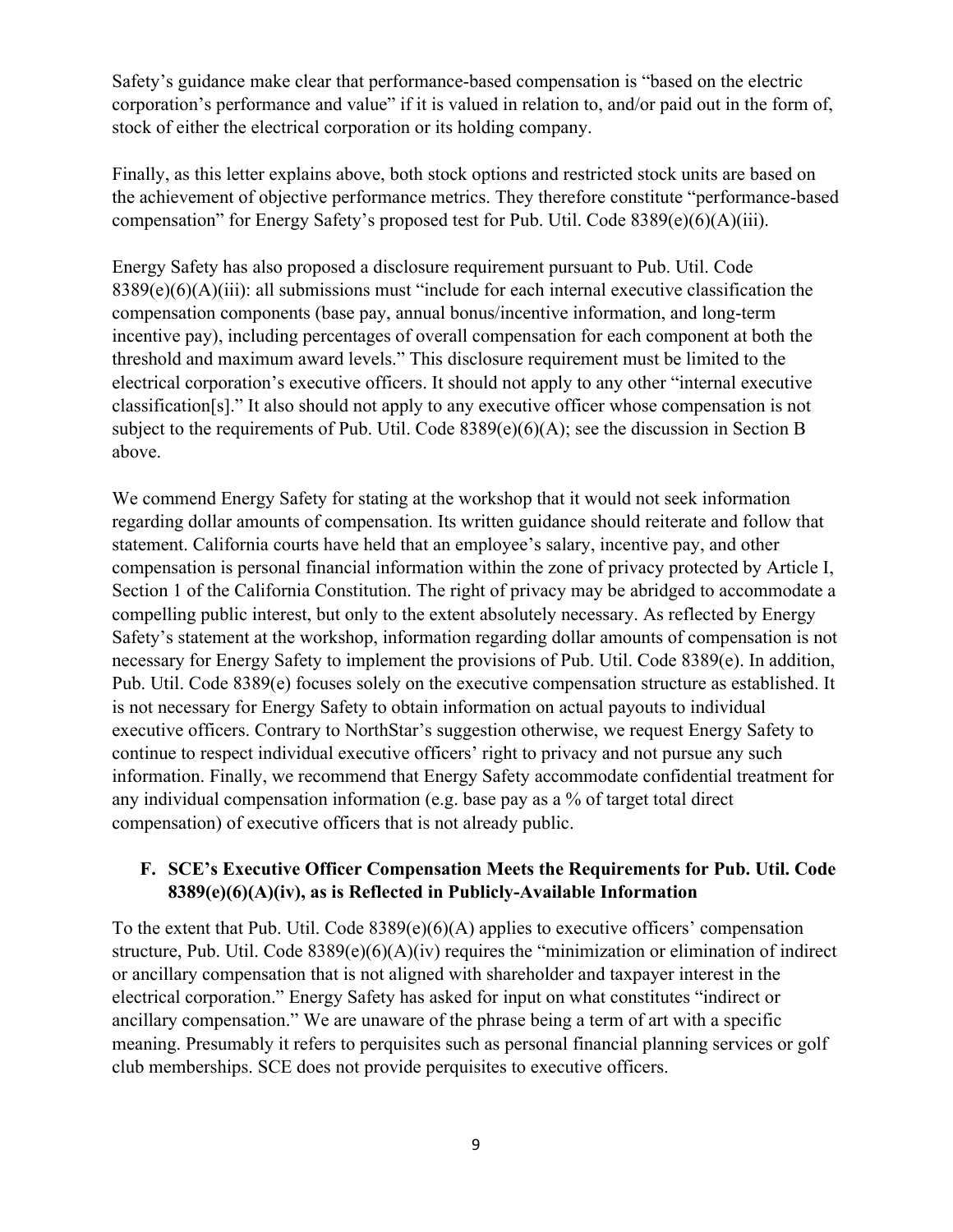A question was raised at the workshop regarding whether supplemental executive retirement plan ("SERP") benefits are "indirect or ancillary compensation." SERPs are not considered perquisites, and should not be categorized as indirect or ancillary compensation. In addition, SERPs are clearly aligned with shareholder and taxpayer interest in the electrical corporation. They are part of a competitive compensation package used to attract well-qualified executive officers and to retain well-qualified executive officers with a deep knowledge of the company. Longevity is important not only for continuity of performance, but also because avoiding excess turnover helps the company minimize the significant time, resources, and costs involved in searches for new executive officers. Furthermore, pension and retirement programs (such as SERPs) are encouraged by the government, as is reflected by the deferred taxation for SERP benefits that are accrued but not yet paid.

Finally, we encourage Energy Safety to avoid imposing unnecessary submission requirements for Pub. Util. Code 8389(e)(6)(A)(iv). SCE's compensation structure for executive officers is already detailed in proxy statements, General Rate Cases, General Order 77-M filings, and previous AB 1054 submissions and data request responses.

#### **G. Draft Guidance Should Not be Issued for NorthStar Proposals**

We commend Energy Safety for proposing guidance based on specific interpretations of Pub. Util. Code 8389(e)(6) that it explained at a public workshop. We have discussed the interpretations we disagree with in this letter, but Energy Safety's approach facilitates a constructive comment process that we trust will lead to better guidance.

In contrast, NorthStar has discussed possible guidance for Pub. Util. Code 8389(e)(4) without providing any specifics on how the guidance is justified under the statutory text. SCE suggests that Energy Safety not issue any draft guidance on NorthStar proposals until (i) NorthStar specifically explains to the electrical corporations (in a public workshop or other context) how its proposals are justified by Pub. Util. Code 8389(e)(4), and (ii) the electrical corporations are given an opportunity to provide written comments on NorthStar's statutory interpretations.

SCE has already explained in its AB 1054 executive compensation structure submissions how and why its compensation structure for executive officers complies with Pub. Util. Code 8389(e)(4). The Wildfire Safety Division and Energy Safety have both approved SCE's executive compensation structure as complying with Pub. Util. Code 8389(e)(4). Given that history, it is particularly important that no new guidance be issued for Pub. Util. Code 8389(e)(4) without: a specific explanation of how the guidance is justified by the statutory text; and a sufficient opportunity for comments.

#### **H. NorthStar's Procedural Proposals Need to be Modified**

NorthStar proposed that 2022 executive compensation submissions be made in March 2022, and that four months be allotted for discovery, requests for additional information, and Energy Safety feedback, with final approval or denial occurring in summer of 2022. SCE disagrees with this approach. SCE establishes and communicates its annual incentive goals to *all* employees (executive officers, represented employees, etc.) in January and February of the goal year to set expectations and incent the intended performance for the year. SCE's philosophy is to use the same goals for all employees and to communicate those goals to employees early in the year so